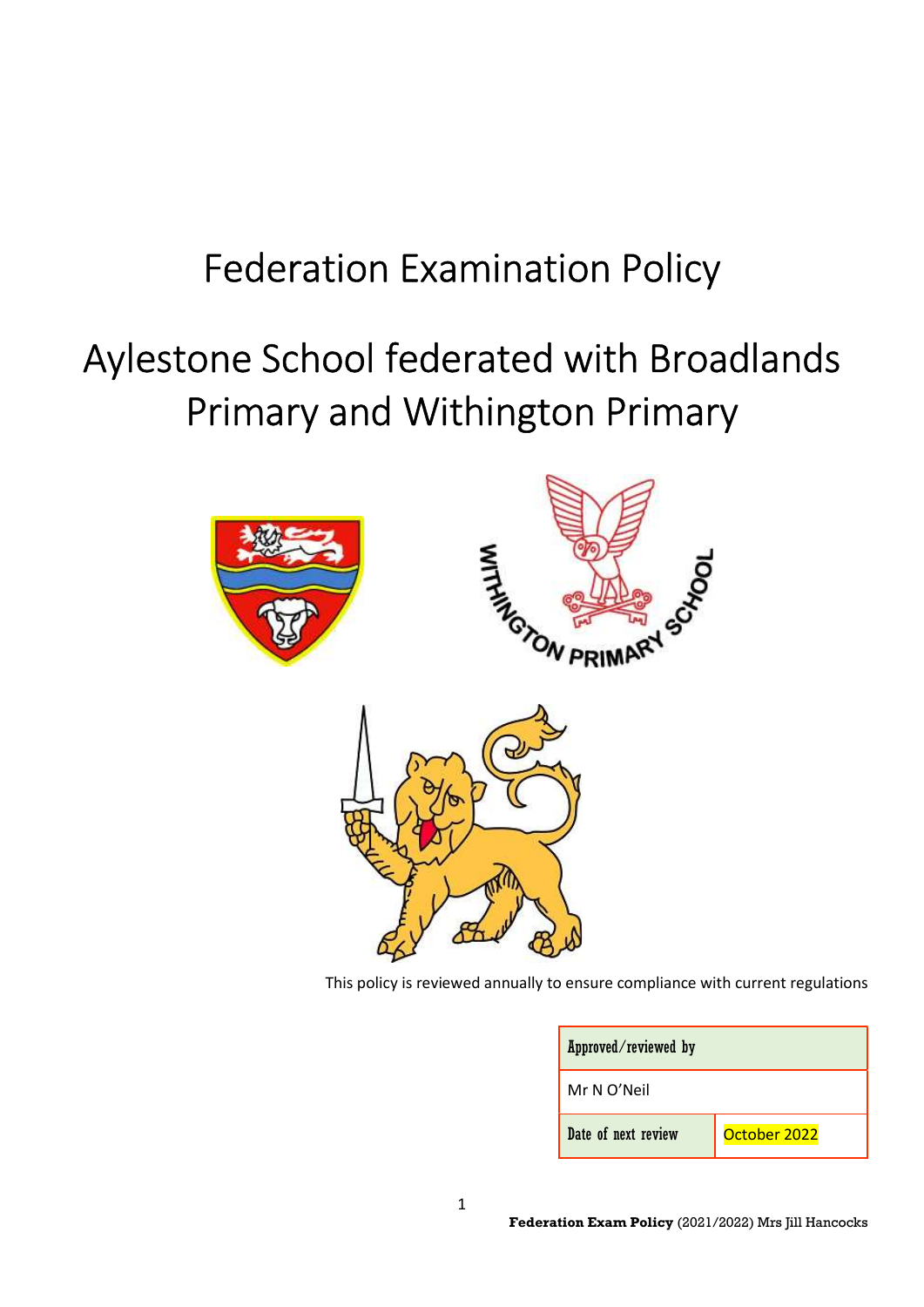# Contents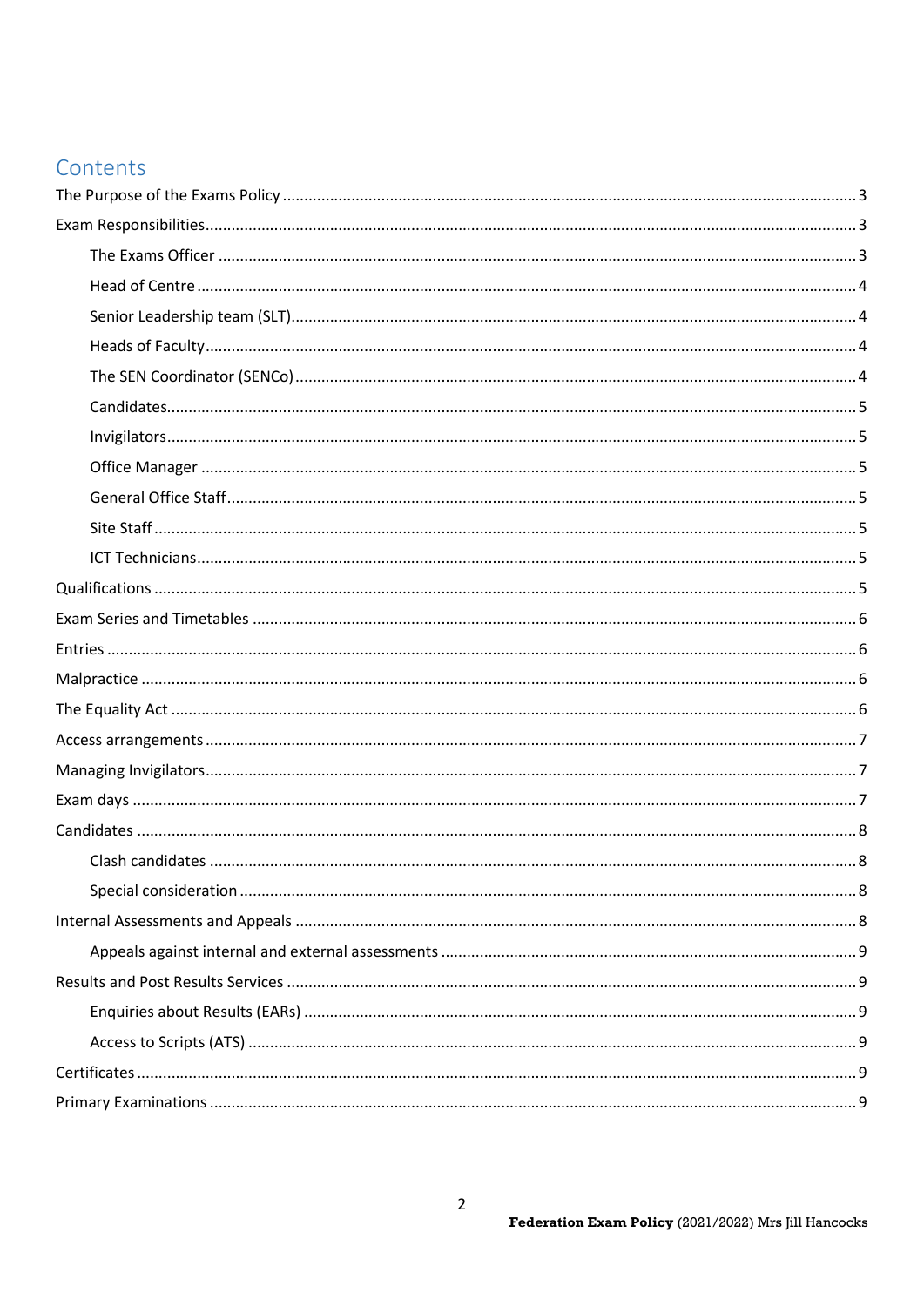# The Purpose of the Exams Policy

The purpose of this exam policy is to ensure that:

- all aspects of the centre exam process is documented and other relevant exams-related policies, procedures and plans are signposted, thus minimising risk to examination administration and any adverse impact on students.
- the workforce is well informed and supported
- all centre staff involved in the exams process clearly understand their roles and responsibilities
- all exams and assessments are conducted in accordance with JCQ and awarding body regulations, guidance and instructions.

This policy will be reviewed annually to ensure ways of working in the centre are accurately reflected and that exams and assessments are conducted to current JCQ (and awarding body) regulations, instructions and guidance.

The Exams Officer is responsible for the annual review and any required update of this policy.

The Executive Deputy Head is responsible for the approval and sign-off of this policy, via the SLT.

This policy will be communicated to all relevant centre staff and is available on the school website.

# Exam Responsibilities

The Exams Officer (EO) manages the administration of public and some internal exams (Year 11 mocks) and:

- Understands the contents of annually updated JCQ publications including:
	- General Regulations for Approved Centres
	- Instructions for Conducting Examinations
	- Suspected Malpractice in Examinations and Assessments
	- Post-Results Service
- is familiar with the contents of annually updated information from awarding bodies on administrative procedures
- ensures awarding bodies are notified before the associated entries are submitted, where a candidate is being taught and prepared for examinations and assessments by a relative or where a relative of the exams office staff is being entered for examinations and assessments
- manages the production of the Exam Policy handbook and updates the school website to include the latest version
- ensures that candidates and their parents are informed of the examination timetable
- consults with teaching staff to ensure that all necessary NEA/ coursework/ controlled assessment is completed on time and in accordance with JCQ and exam board guidelines
- receives, checks and stores securely all exam papers and completed scripts
- consults with the SENCO to assist in the administration of access arrangements and to jointly make applications for special consideration in accordance with JCQ guidelines
- identifies and manages exam timetable clashes
- ensures that candidates' NEA/controlled assessment/coursework marks are entered on time by heads of Faculty, tracks despatch and distributes returned NEA/controlled assessment/coursework and any other material required by the appropriate awarding bodies correctly and on schedule
- arranges for the dissemination of exam results and certificates to candidates and forwards, in consultation with Faculty heads, any appeals/review of marking requests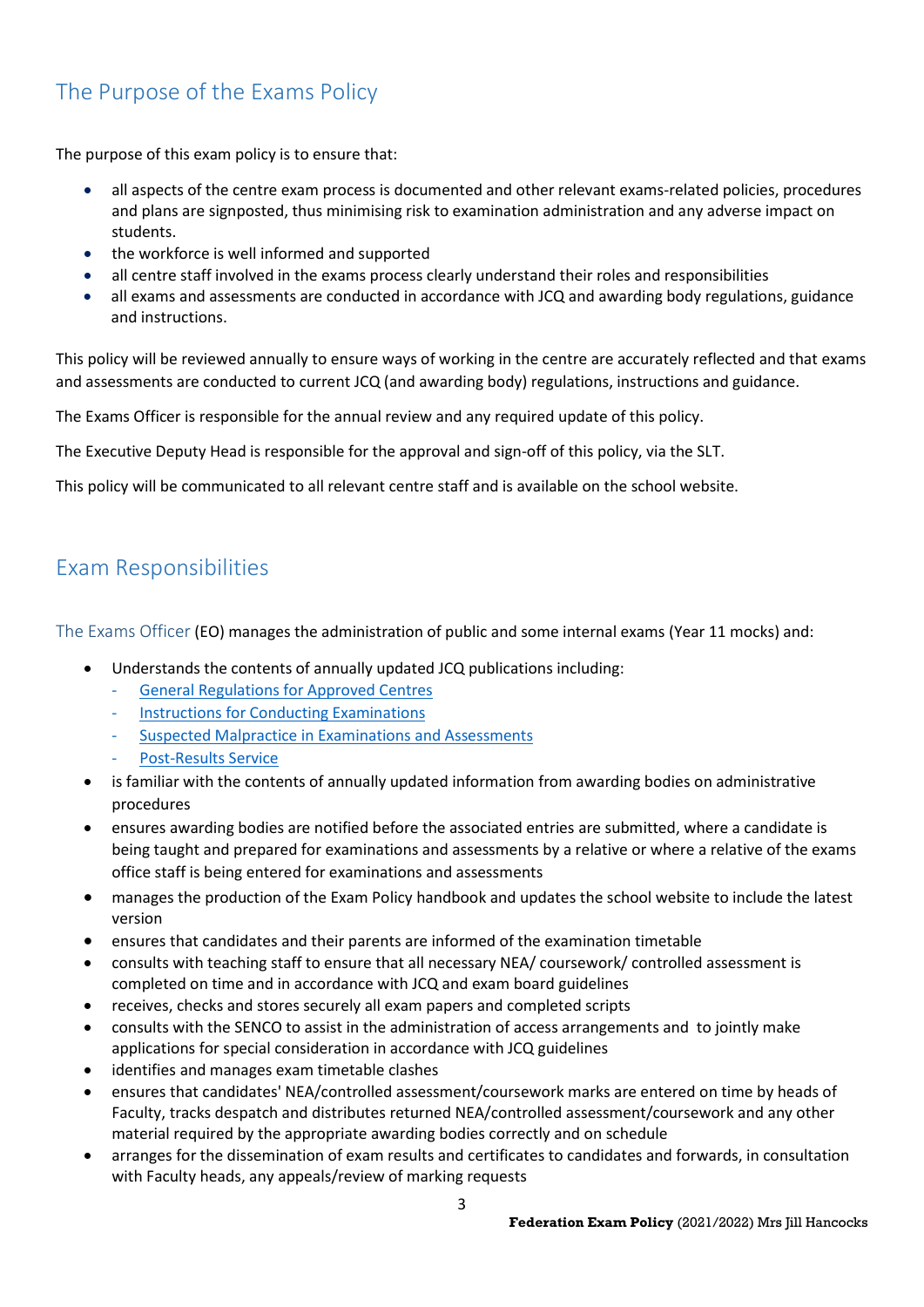maintains systems and processes to support the timely entry of candidates for their exams

## Head of Centre

- ensures the centre has appropriate accommodation to support the size of the cohorts being taught
- ensures the National Centre Number Register Annual Update (administered on behalf of the JCQ member awarding bodies by OCR) is responded to by the end of October confirming they are both aware of and adhering to the latest version of the JCQ regulations and instructions for conducting examinations and approves the Head of Centre formal declaration
- ensures centre staff are supported and appropriately trained to undertake key tasks within the exams process
- ensures centre staff undertake key tasks within the exams process and meet internal deadlines set by the Examinations Officer
- ensures security within the examination process is managed according to JCQ and awarding body regulations, guidance and instructions
- the location of the centre's secure storage unit is in an area solely assigned to examinations
- the relevant awarding body is immediately informed if the security of question papers or confidential supporting instructions is put at risk
- that arrangements are in place to check that the correct question paper packets are opened by authorised members of centre staff
- ensures risks to the exam process are assessed and appropriate risk management processes/contingency plans are in place (that allows the Head of Centre to act immediately in the event of an emergency or staff absence)
- ensures the centre has a child protection/safeguarding policy in place, including Disclosure and Barring Service (DBS) clearance, which satisfies current legislative requirements
- ensures the centre has a data protection policy in place

## Senior Leadership team (SLT)

- Organises teaching and learning
- Manages external validation of courses followed at key stage 4
- will be familiar with the contents, refer to and direct relevant centre staff to annually updated JCQ publications including:
	- General Regulations for Approved Centres
	- Instructions for Conducting Examinations
	- Suspected Malpractice in Examinations and Assessments
	- Post Results Services

## Heads of Faculty

- ensures teaching staff undertake key tasks, as detailed in this policy, within the exams process (exam cycle) and meet internal deadlines set by the Examinations Officer and SENCo
- ensures teaching staff keep themselves updated with awarding body teacher-specific information to confirm effective delivery of qualifications
- ensures teaching staff attend relevant awarding body training and update events

#### The SEN Coordinator (SENCo)

Identification and testing of candidates, requirements for access arrangements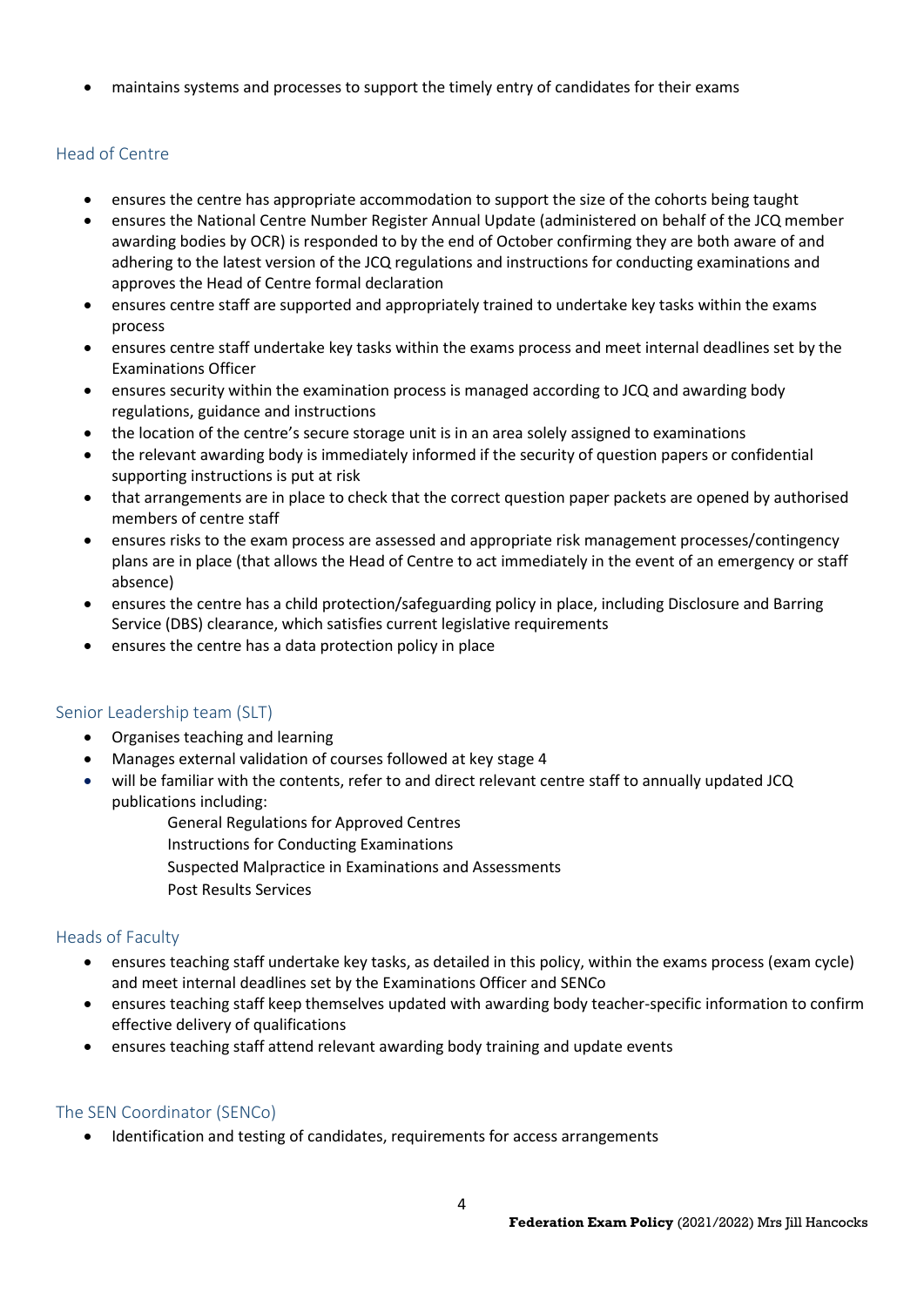- Provision of additional support with spelling, reading, mathematics, dyslexia or essential skills, hearing impairment, English for speakers of other languages, IT equipment - to help candidates achieve their course aims
- Is familiar with the contents, refers to and directs relevant centre staff to annually updated JCQ publications including Access Arrangements and Reasonable Adjustments
- Leads on the access arrangements and reasonable adjustments process (referred to in this policy as 'access arrangements')
- If not the qualified access arrangements assessor, works with the person appointed, on all matters relating to assessing candidates and the administration of the assessment process.
- Will check the qualifications of the centre's assessor and that the correct procedures are followed.
- Presents when requested by a JCQ Centre Inspector, evidence of the assessor's qualification

#### Candidates are responsible for:

- Confirmation of entries when their exam timetable is received
- Understanding coursework/controlled assessment regulations and signing a declaration that authenticates the coursework as their own

#### Invigilators

- will attend training, update, briefing and review sessions as required
- will provide information as requested on their availability to invigilate

## Office Manager

 will support the EO during examination periods, and will undertake duties as laid out in the contingency plan in case of absence of the EO

## General Office Staff

 will support the EO in dealing with exam-related deliveries and dispatches with due regard to security at all times

#### Site Staff

will support the EO in relevant matters relating to exam rooms and resources

#### ICT Technicians

 will support the EO in relevant matters relating to technical requirements, such as on screen tests, word processors and listening equipment.

## Qualifications

The qualifications offered at this centre are decided by the Heads of Faculty and the Senior Leadership Team.

The Awarding Bodies used are:

| AQA     | www.aga.org.uk  | <b>OCR</b> | www.ocr.org.uk             |
|---------|-----------------|------------|----------------------------|
| Edexcel | www.edexcel.com |            | WJEC/Eduqas www.wjec.co.uk |

The subjects offered for these qualifications in any academic year can be found on the website.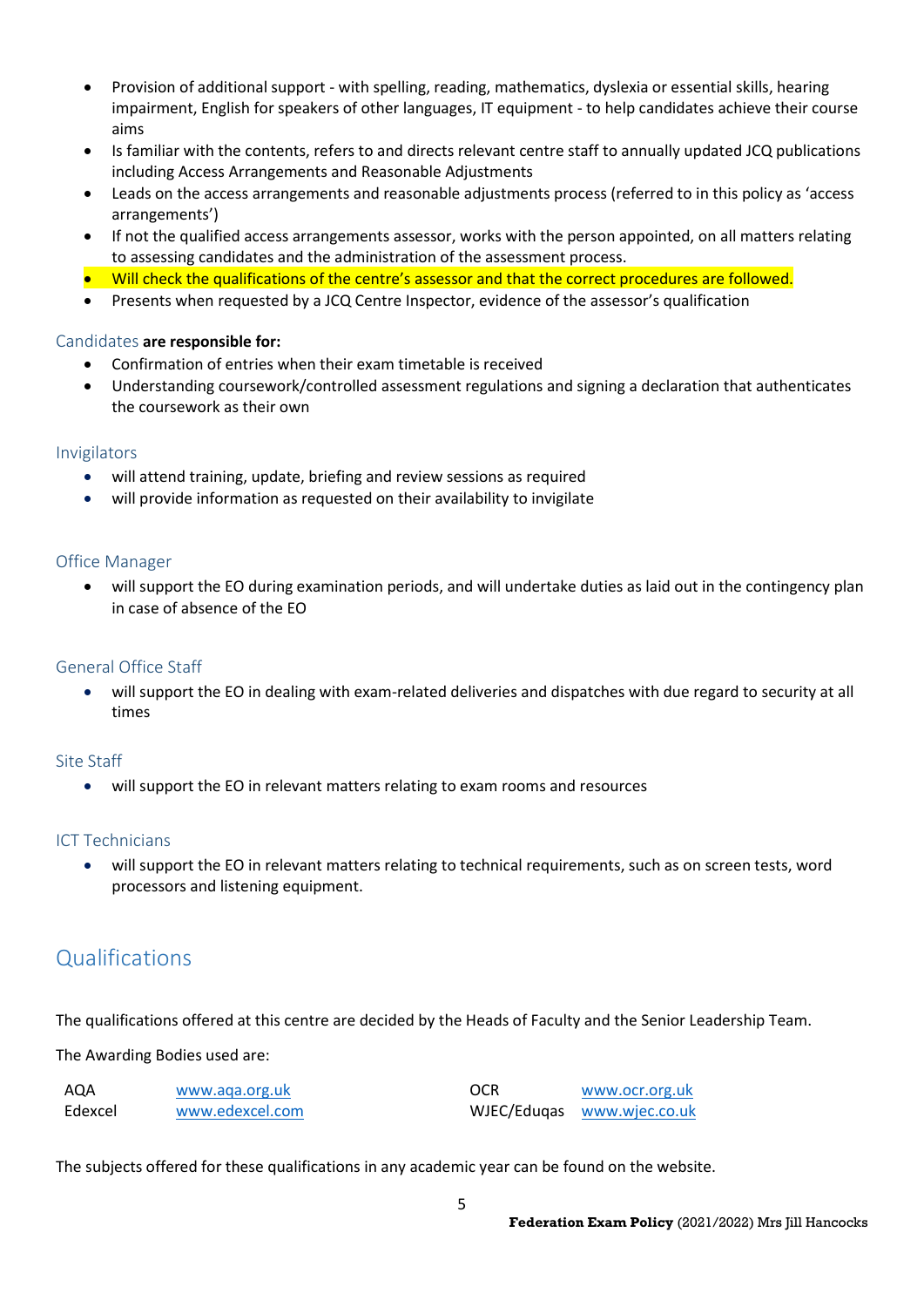Decisions on whether a candidate should be entered for a particular subject will be taken in consultation with the Candidates, Parents/Carers, Subject Teachers and Achievement Co-ordinators, but will always be approved by SLT.

## Exam Series and Timetables

External exams and assessments are scheduled in November, January, May and June.

Internal exams may be held under external exam conditions.

Once confirmed, the EO will place the exam timetable for External Exams on the school website, the Exams notice board and in Year 11 form rooms.

## Entries

For the Summer exams, entry information is collected by the EO late in the Autumn term. Heads of Faculty will confirm entries, including tiers and entry codes, by 31<sup>st</sup> January each year (or the relevant deadline if entries made for a different series). If entries are to be made in a series outside of the Summer series, the Head of Faculty is to inform the Exams Officer well in advance to ensure entry deadlines are met.

Late entries or amendments are authorised by the Head of Faculty with the approval of the SLT.

Fee reimbursements are sought from candidates who:

- decide to sit or withdraw from an exam after the late entry or withdrawal deadline date set by the awarding bodies;
- fail to sit an exam without medical evidence or evidence of other mitigating circumstances.

Aylestone School does not accept private candidates.

Candidates are not required to pay for resit examinations.

## **Malpractice**

The Headteacher and SLT are responsible for investigating suspected malpractice in accordance with the JCQ guideline.

Any cases of alleged, suspected or actual incidents of malpractice or maladministration before, during or after examinations/assessments (by centre staff, candidates, invigilators) will be investigated and reported to the awarding body immediately, by completing the appropriate documentation.

# The Equality Act

The Equality Act 2010 strengthens the duty to make reasonable adjustments to general qualifications. All exam centre staff must ensure that the access arrangements and special consideration regulations and guidance are consistent with the law.

The centre will meet the requirements of the Act by ensuring that the exams centre is accessible and improves candidate experience. This is the responsibility of the SENCo. Reasonable adjustments will be made for students with permanent or temporary disabilities which could include placing students near to exits, ensuring sufficient space between desks for wheelchairs, rooming students into exam rooms at ground level, allowing rest breaks, enlarging scripts, provision of a Word Processor etc. This is in addition to any access arrangements that are made for students.

Requests for separate rooming arrangements should, where possible, be supported by medical evidence detailing a need for this and there must be a history of need supported by the Centre. All requests for exam arrangements must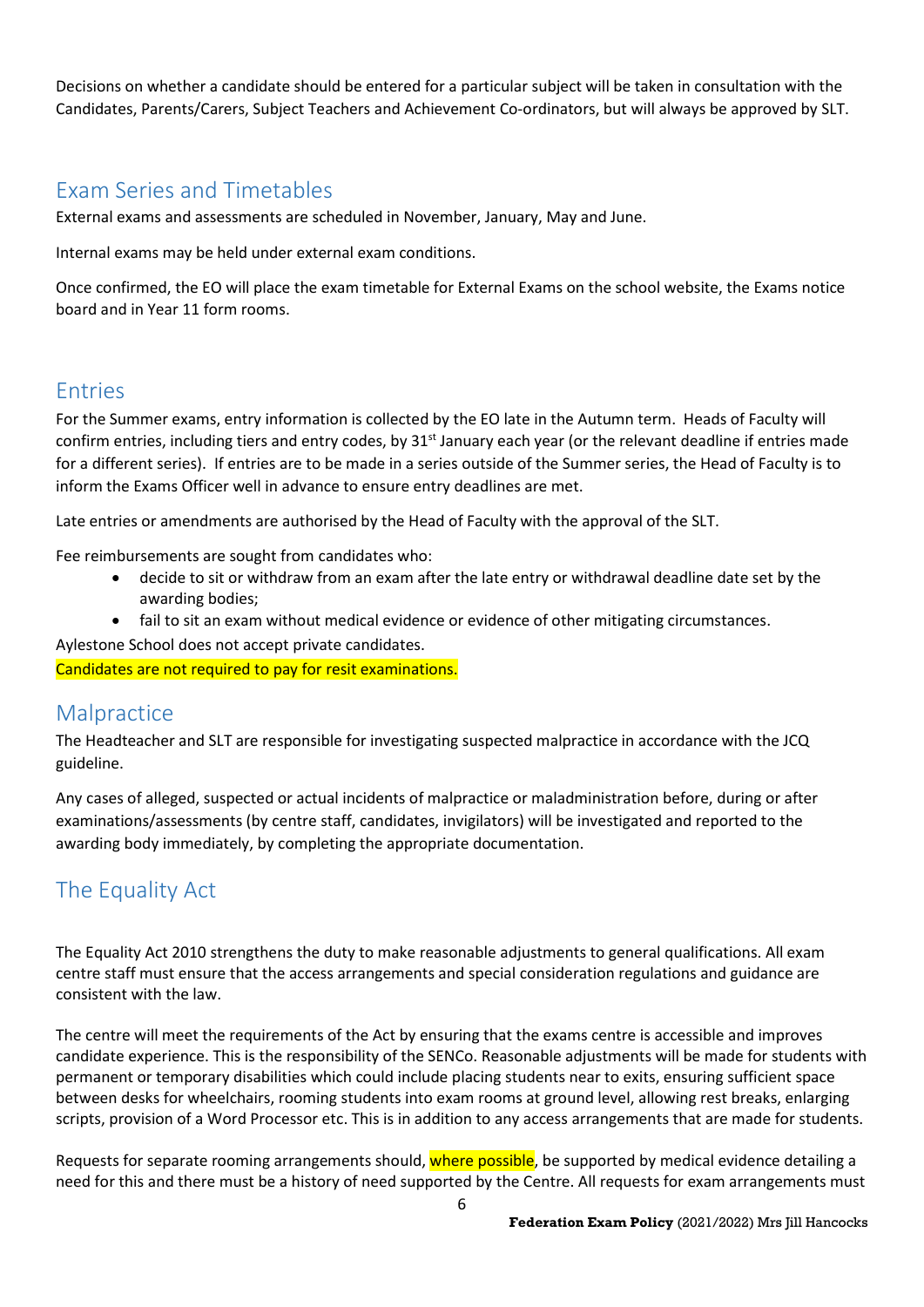be with the SENCo by the end of February to allow sufficient time for the requests to be processed by the exam boards. Requests received after this date may not be processed.

## Access arrangements

The SENCo will inform subject teachers of candidates with special educational needs who are embarking on a course leading to an exam. The SENCo can then inform staff of any special arrangements that individual candidates can be granted during the course and in the exam.

A candidate's access arrangements requirement is determined by the Educational psychologist/Specialist teacher.

Making access arrangements for candidates to take exams is the responsibility of the Exams Officer and the Team Leader - Student Support Team Workers.

Submitting completed access arrangement applications to the awarding bodies is the responsibility of the SENCo and the Exams Officer.

Rooming for access arrangement candidates will be arranged by the Exams Officer.

Invigilation for access arrangement candidates will be organised by the Exams Officer and Team Leader - Student Support Team Workers.

Support for access arrangement candidates will be organised by the SENCo.

## Managing Invigilators

External staff are used to invigilate external examinations. Mock exams are invigilated by teaching staff.

Recruitment and training of external invigilators is the responsibility of the Exams Officer. A record of the training provided to invigilators will be kept on file for the required period.

Securing the necessary Disclosures and Barring Service (DBS) clearance for new invigilators is the responsibility of the Bursar Office Manager.

DBS fees for securing such clearance are paid by the centre.

Invigilators are timetabled and briefed by the Exams Officer.

Invigilators rates of pay are set by Herefordshire Council.

## Exam days

The Exams Officer will book all exam rooms after liaison with other users and make the question papers, other exam stationery and materials available for the invigilator. For internal exams, the Heads of Faculty will ensure that exam papers are delivered to the rooms.

Site management is responsible for setting up the allocated rooms.

Invigilators will start all exams in accordance with JCQ guidelines.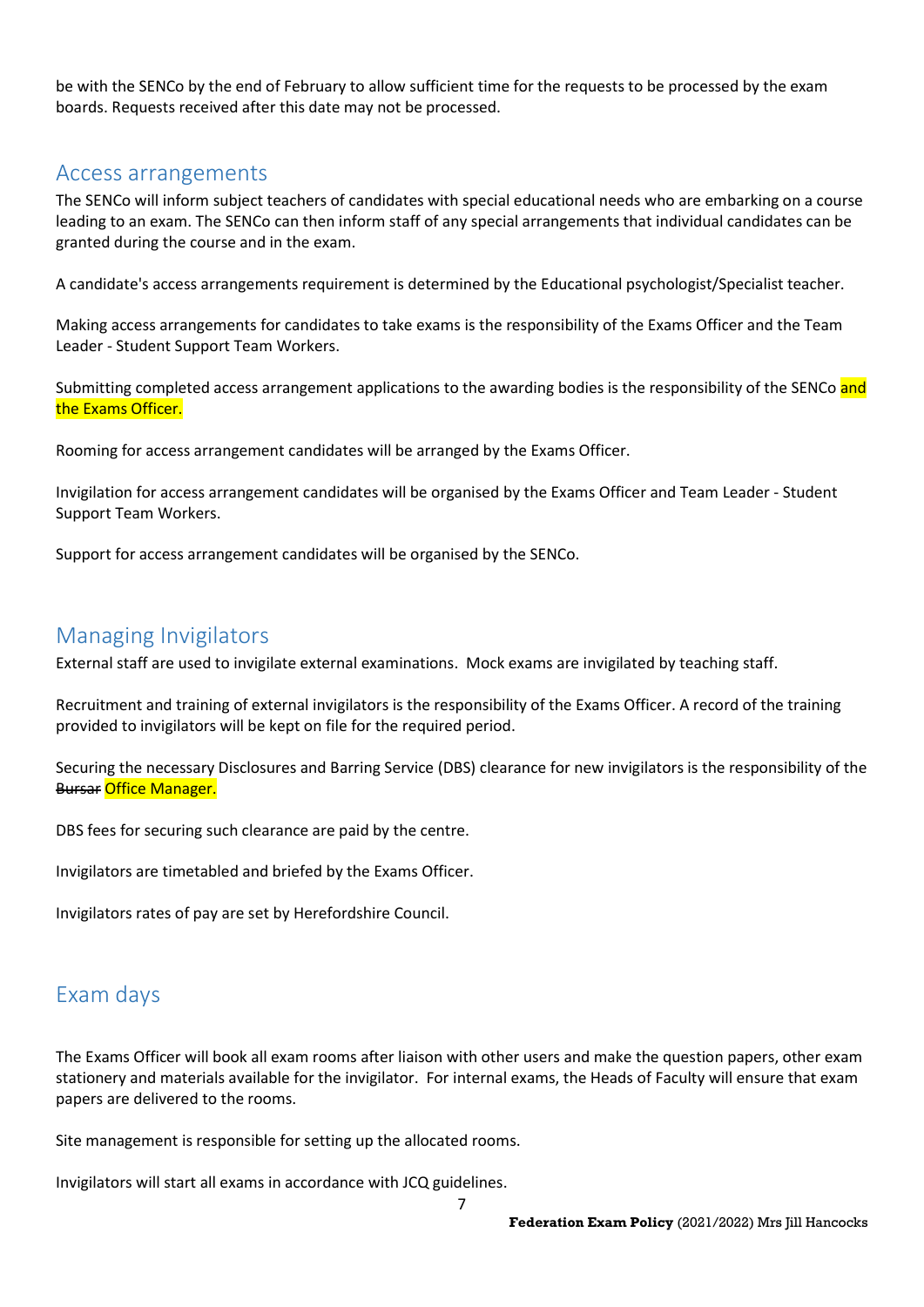No teaching staff are allowed into an exam room before or during an external exam, with the exception of GCSE Art and Modern Foreign Language speaking exams and **BTEC On-Screen Tests where deemed appropriate by the Exams** Officer.

In practical exams subject teachers may be on hand in case of any technical difficulties.

Exam papers must not be read by subject teachers or removed from the exam room before the end of a session. Invigilators are not permitted to read the contents of an external exam paper.

Papers will be distributed to Heads of Faculty after the end of the exam session, or after the last candidate has finished their exam in a clash situation, but must be kept secure.

## **Candidates**

Candidates must wear full school uniform for all exams.

Candidates' personal belongings remain their own responsibility and the centre accepts no liability for their loss or damage.

Disruptive candidates are dealt with in accordance with JCQ guidelines.

Candidates are expected to stay for the full exam time.

Candidates may only leave the exam room for a genuine purpose and are required to return immediately to the exam room. They must be accompanied by a member of staff at all times.

The Exams Officer is responsible for handling late or absent candidates on exam days in accordance with JCQ guidelines.

Candidate identification cards are to be placed on their examination desk when External Invigilators are used.

## Clash candidates

The Exams Officer will be responsible as necessary for supervising escorts, identifying a secure venue and arranging overnight stays.

#### Special consideration

Should a candidate be ill before an exam, suffer bereavement or other trauma, be taken ill during the exam itself or otherwise be disadvantaged or disturbed during an exam, it is the candidate's responsibility to alert the centre, the Exams Officer, or the exam invigilator, to that effect.

The candidate must support any special consideration claim with appropriate evidence within three days of the exam, for example by providing a letter from the candidate's doctor.

The Exams Officer will then forward a completed special consideration form to the relevant awarding body within seven days of the exam. This must be supported by SLT.

## Internal Assessments and Appeals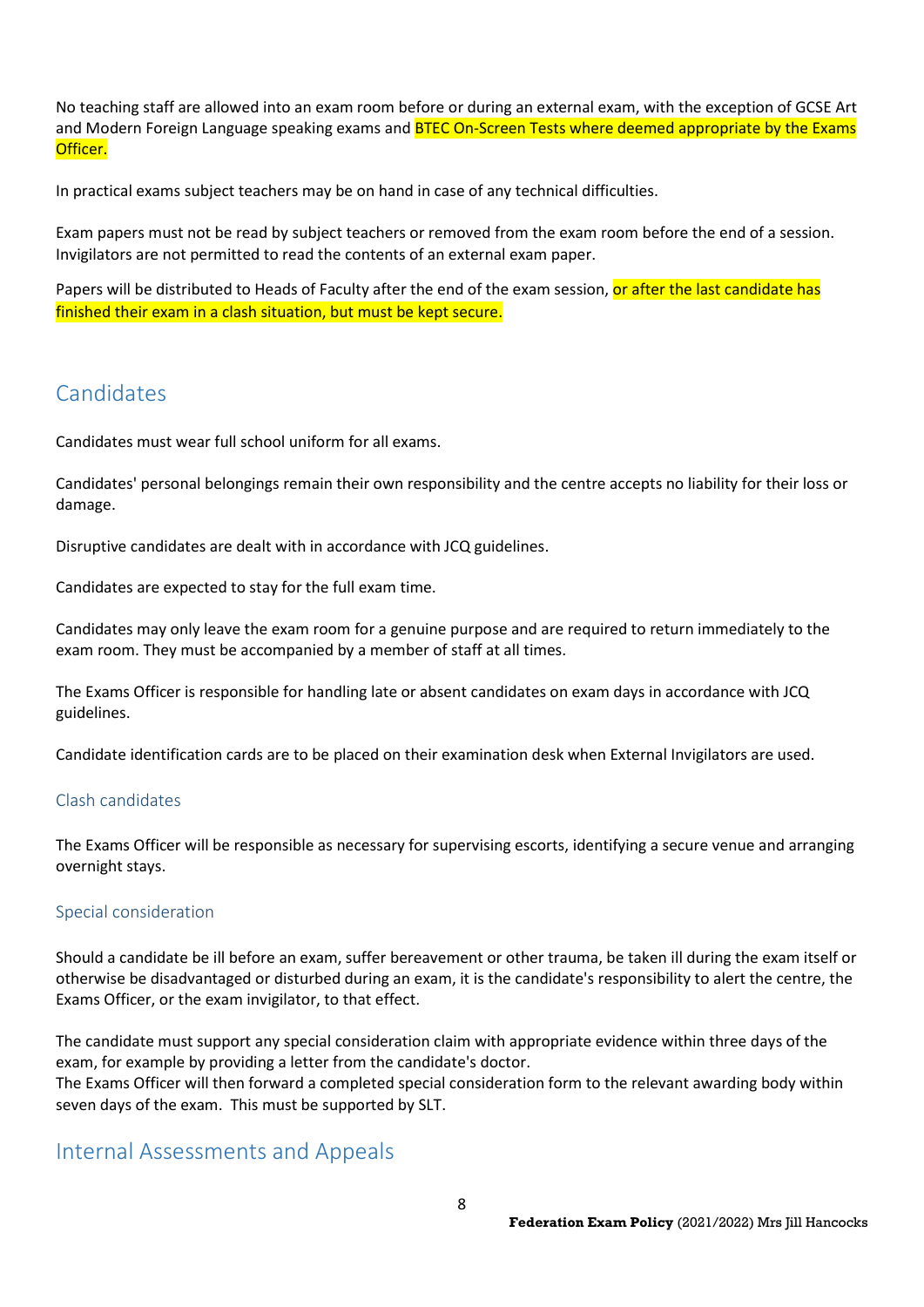It is the duty of Heads of Faculty to ensure that all internal assessment is ready for despatch at the correct time. The Exams Officer will assist by keeping a record of each despatch, including the recipient details and the date sent.

#### Appeals against internal and external assessments

The process for managing appeals against internal and external assessments is detailed in the Complaints and Appeals Policy (EXAMS).

## Results and Post Results Services

Candidates will receive individual result slips on results days, either in person at the centre or by post to their home addresses (candidates to provide a stamped self addressed envelope).

Results can be collected on behalf of a candidate by third parties, provided they have been authorised to do so. Candidates should provide a letter or email to this effect.

#### Review of Result (RORs)

RORs may be requested by centre staff or candidates if there are reasonable grounds for believing there has been an error in marking. The candidates consent is required before any **ROR** is requested.

Candidates can request that an ROR be carried out and they will be charged for this service before a request is made to the awarding body.

If the centre marks for internal assessment have been accepted by an awarding body without change then it is not possible to request a review of this component.

#### Access to Scripts (ATS)

After the release of results, candidates may request the return of one or more of their exam papers and they will be charged for this service. Centre staff may also request scripts for investigation or for teaching purposes. For the latter, the consent of candidates must be obtained.

## **Certificates**

Certificates are collected and signed for.

Certificates can be collected on behalf of a candidate by third parties, provided they have been authorised to do so. Candidates should provide a letter to this effect.

The centre retains certificates for a minimum of twelve months after the date of issue. After this time centres are allowed by the awarding bodies to destroy any uncollected certificates.

If a certificate has been destroyed then a transcript of results may be issued by an awarding body if a candidate agrees to pay the costs incurred, currently around £45 per awarding body.

## Primary Examinations

In the primary setting the Deputy Head (Primaries) is responsible for: